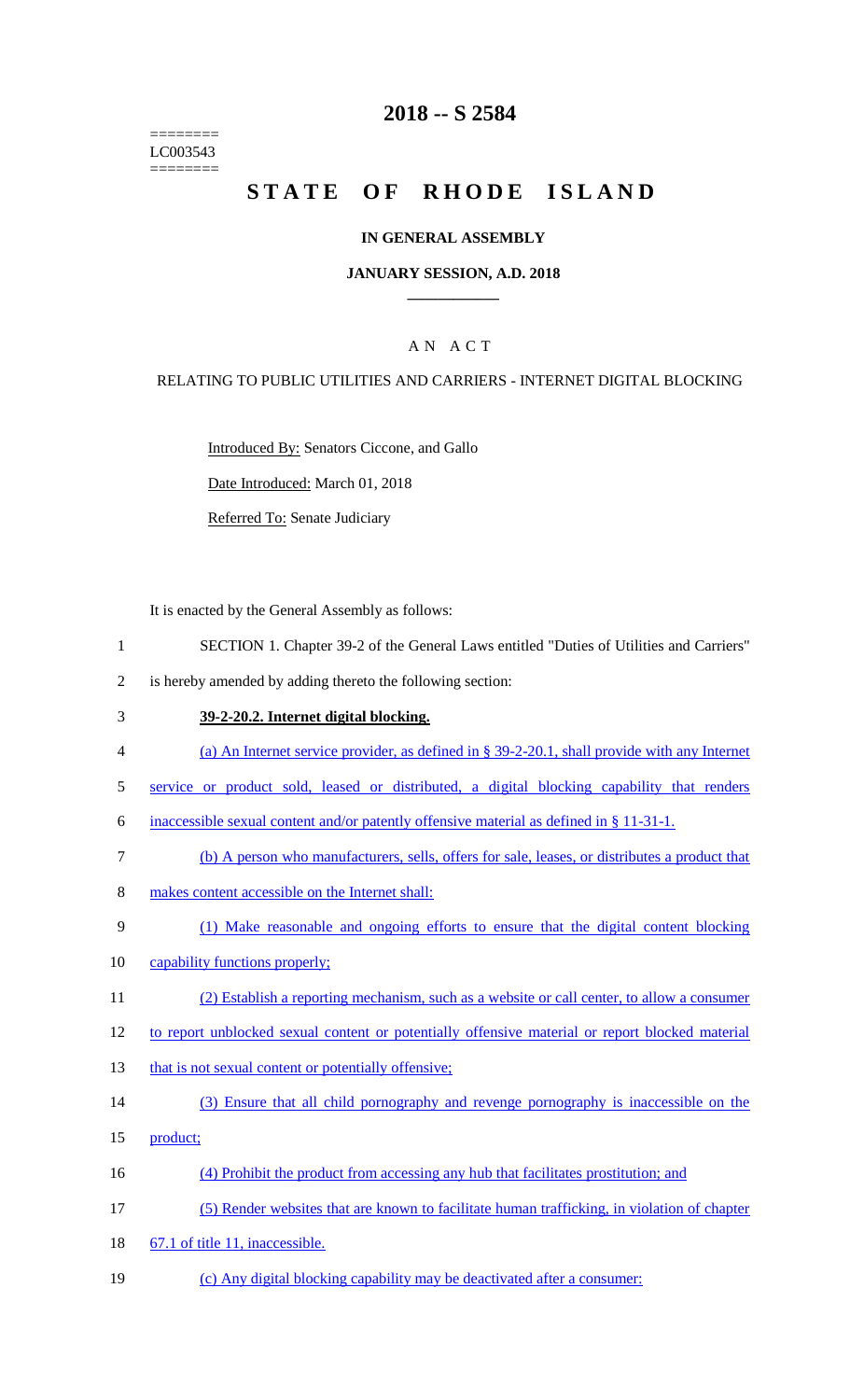- 1 (1) Requests in writing that the capability be disabled;
- 2 (2) Presents identification to verify that the consumer is eighteen (18) years of age or 3 older; 4 (3) Acknowledges receiving a written warning regarding the potential danger of 5 deactivating the digital blocking capability; and 6 (4) Pays a one-time twenty-dollar (\$20.00) digital access fee. 7 (d) A person who manufactures, sells, offers for sale, leases, or distributes a product that 8 makes content accessible on the Internet shall submit the funds collected as the digital access fee, 9 pursuant to subsection (c)(4) of this section to the general treasurer each quarter. The general 10 treasurer shall forward the funds collected to the attorney general to help fund the operations of 11 the council on human trafficking, established by § 11-67.1-19. 12 (e) If the digital blocking capability blocks material that is not sexual content or patently 13 offensive and the block is reported to a call center or reporting website, the material shall be 14 unblocked within a reasonable time, but in no event later than five (5) business days after the 15 block is first reported. 16 (f) A consumer may seek judicial relief to unblock filtered content. 17 (g) If a person who manufacturers, sells, offers for sale, leases, or distributes a product 18 that makes content accessible on the Internet is unresponsive to a report of sexual content or 19 patently offensive material that has breached the filter required by this section, the attorney 20 general or a consumer may file a civil suit. The attorney general or a consumer may seek damages 21 of up to five hundred dollars (\$500) for each piece of content that was reported but not 22 subsequently blocked. The prevailing party in the civil action may seek attorneys' fees. 23 SECTION 2. This act shall take effect upon passage.

======== LC003543 ========